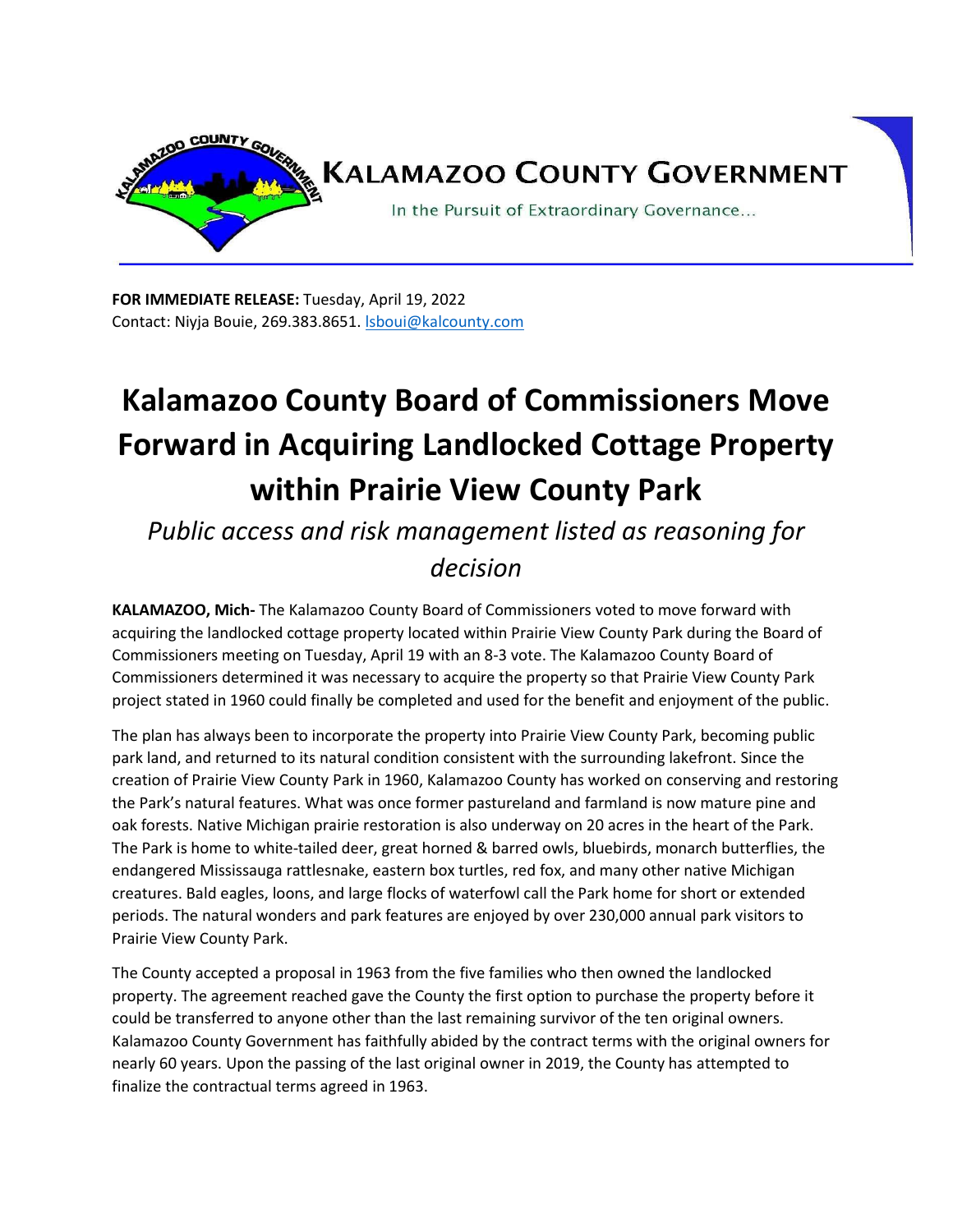The Mission of Kalamazoo County Parks is to provide responsible stewardship and preservation of our green space and historical resources with recreation, relaxation, and learning opportunities for everyone. Having privately owned property in the midst of a public park poses the following concerns:

- The need to maintain a private .85 mile drive through the heart of Prairie View County Park for private access to this parcel.
- Future park use and improvements cannot proceed without considering how to maintain and work around private access for the benefit of private property.
- Difficulty in ensuring public access/use for all Kalamazoo County residents and visitors.
- It is contrary to the terms of the legal agreement reached between the County and the original owners to be promised to transfer the property to the County if they were allowed to keep it during their lifetimes.
- Uncontrolled access to county park property and facilities with keys that must be issued.
- Limitations for future park planning
- Negative impacts on and Gourdneck and Hogsett Lakes

"This agreement is nearly sixty years old, and the County has upheld its responsibility as outlined in the agreement. We must preserve our public parks and ensure every resident and visitor has access to them throughout those years," stated Board Chair Mike Quinn. "We also understand the importance of family, so the decision doesn't come without strain. This was a no-win situation, but we had to err on the side of the larger community that will benefit from the purchase and the Park's natural visitors and residents."

###